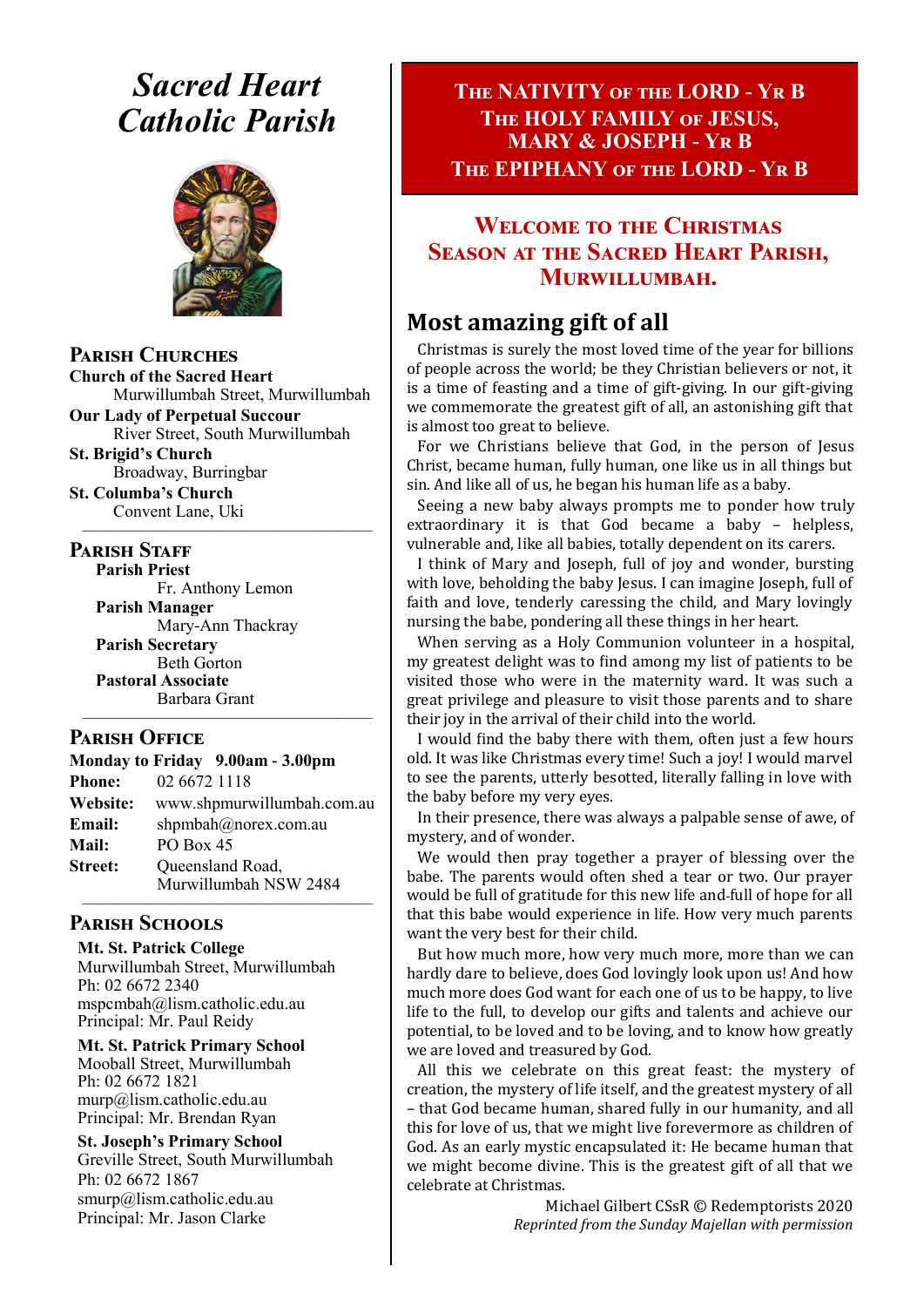# *Two weeks in the Parish*

| 25 DECEMBER 2020 - 10 JANUARY 2021<br><b>RECONCILIATION:</b>            |                                                                                                  |                                                                                                                                                                                  |                                                                                                                                                                          |
|-------------------------------------------------------------------------|--------------------------------------------------------------------------------------------------|----------------------------------------------------------------------------------------------------------------------------------------------------------------------------------|--------------------------------------------------------------------------------------------------------------------------------------------------------------------------|
| Thursday 24/12                                                          | <b>CHRISTMAS EVE - VIGIL</b><br>6:00pm<br>8:00pm                                                 | <b>Vigil Mass</b><br><b>Vigil Mass</b>                                                                                                                                           | Saturday: 5.30pm - 5.50pm<br>7.30am - 7.50am<br>Sunday:                                                                                                                  |
| <b>Friday 25/12</b>                                                     | 9:00am                                                                                           | THE NATIVITY OF THE LORD (CHRISTMAS DAY)<br><b>Mass</b>                                                                                                                          |                                                                                                                                                                          |
| Saturday 26/12<br><b>Sunday 27/12</b>                                   | 6:00pm<br>8:00am<br>No 10:00am Mass today                                                        | <b>Vigil Mass</b><br>The HOLY FAMILY of Jesus, Mary and Joseph - Year B<br><b>Mass</b>                                                                                           |                                                                                                                                                                          |
| Thursday 31/12<br>Friday 1/1<br>Saturday 2/1<br>Sunday 3/1              | 10:30am<br>9:00am<br>6:00pm<br>8:00am<br>10:00am                                                 | Funeral prayers - Loretta Clark<br>MARY, the HOLY MOTHER of GOD (NEW YEAR'S DAY)<br><b>Mass</b><br><b>Vigil Mass</b><br>The EPIPHANY of the LORD - Year A<br><b>Mass</b><br>Mass |                                                                                                                                                                          |
| Monday 4/1<br>Thursday 7/1<br>Friday 8/1<br>Saturday 9/1<br>Sunday 10/1 | 9:00am<br>8:30am<br>8:30am<br>6:00pm<br><b>BAPTISM OF THE LORD - Year B</b><br>8:00am<br>10:00am | Parish Office reopens<br>Mass<br><b>Mass</b><br><b>Vigil Mass</b><br><b>Mass</b><br><b>Mass</b>                                                                                  | 'May we be in this world<br>a ray of that light<br>which shone forth from Bethlehem,<br>bringing joy and peace to the hearts<br>of all men and women.'<br>- Pope Francis |

**Readings for the coming weeks:** 

**The NATIVITY of the LORD - Year B (Christmas Eve -** *Mass during the Night)*  **Is 9:1-7; Titus 2:11-14; Lk 2:1-14 (Christmas Day -** *Mass at Dawn)*  **Is 62:11-12; Titus 3:4-7; Luke 2:15-20**

**————————————————— The HOLY FAMILY of Jesus, Mary and Joseph - Yr B Gen 15:1-6, 21:1-3; Heb 11:8, 11-12, 17-19; Lk 2:22-40**

**————————————————— MARY, the Holy MOTHER OF GOD - Yr B Num 6:22-27; Gal 4:4-7; Lk 2:16-21**

**————————————————— The EPIPHANY of the LORD - Yr B Is 60:1-6; Eph 3:2-3, 5-6; Mt 2:1-12**

# **Please Pray For:**

### **Recently Deceased:**

Loretta Clark, Caterina Bonomini, Stephen Sweetnam, Bill Hyde, Mai Ngoc Khuong, Ben Vlaming, Nancy Morgan, Aileen Griffin.

**Anniversaries:**  Tom Albury.

**Those Who Are Sick:**  Miles Larkin, Frances Wright, James Wallace.

## **Christmas Parish Office Closure:**

The Parish Administration Centre is closed until **9am Monday 4 January 2021.** 

If there are any urgent matters during this time, please phone the Presbytery: 6672 1118.

# **View Mass At Home**

There are several options to tune into Mass at home: **ONLINE:** 

- Bishop Greg is livestreaming Christmas Day Mass at 8:00am. Follow the link from lismorediocese.org or going straight to the 'Lismore Diocese' channel on YouTube.
- Bishop Greg Homeming is livestreaming Sunday Mass at 8:00am. Follow the link from lismorediocese.org or going straight to the 'Lismore Diocese' channel on YouTube.
- Mass on Demand: http://10play.com.au/mass-for-you-at-home

## **FREEVIEW TV:**

Tune in to channel 10 on Sunday mornings at 6:00am for 'Mass for You at Home'.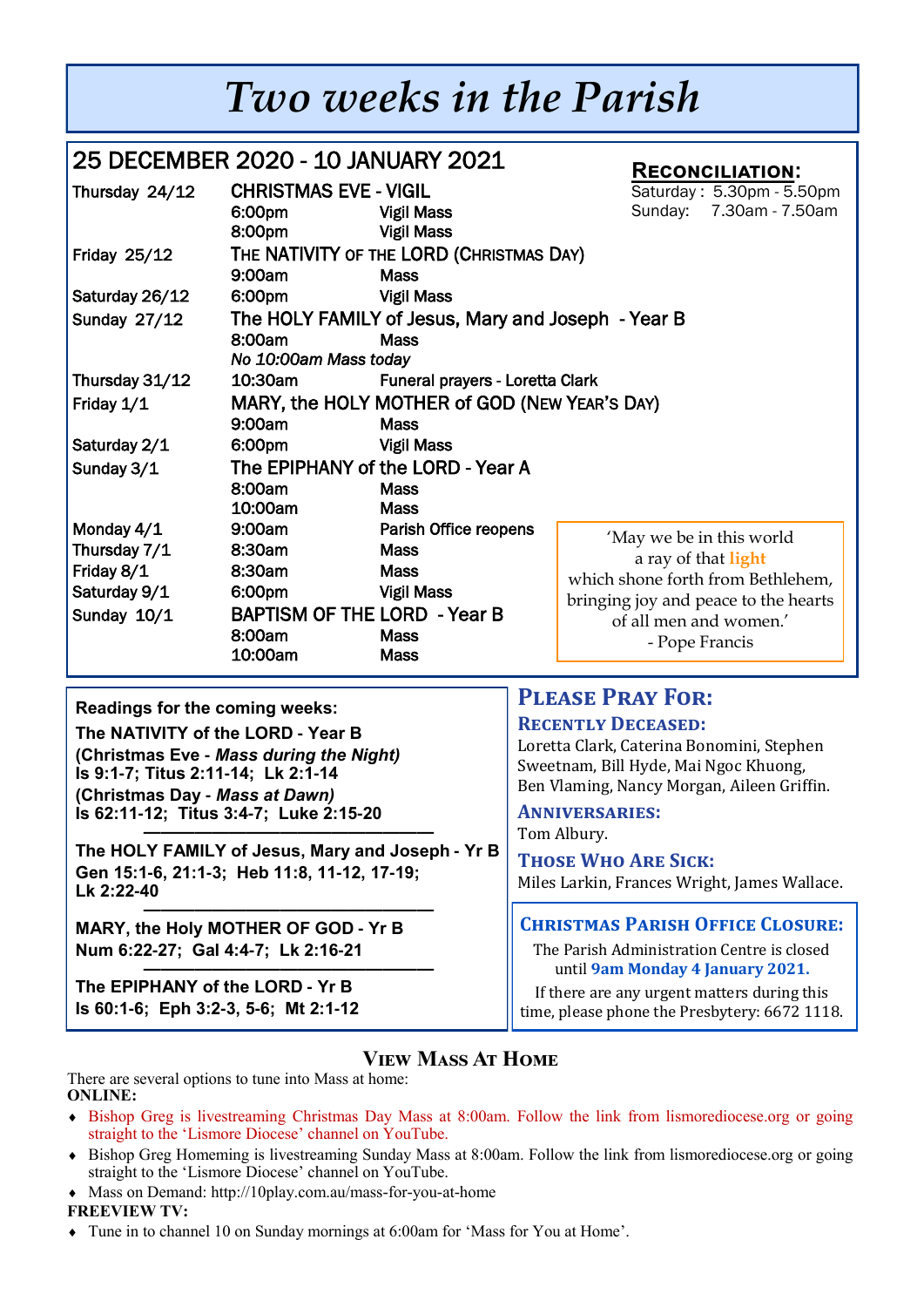# **Advent Wreath**



On Christmas Eve the Christ Candle is lit along with all four Advent candles.

The Christ Candle represents the light that the Son brought into the world when he was born a little baby, God in the flesh. The fact that the Advent candles remain on Christmas Eve puts the focus on this special moment of birth, the moment of transition from prophecy to fulfillment.

On [Christmas Day and the Christmas Sundays,](https://anglicancompass.com/christmastide-a-rookie-anglican-guide-to-the-12-days-of-christmas/) the Advent candles are usually removed, but the Christ Candle remains. This reminds us that old things have passed away, and all has been made new.

May the light of the Christ Child fill you with joy and peace!

**FEAST OF MARY, THE MOTHER OF GOD Mass will be celebrated for the Feast of Mary, the Mother of God at 9:00am Friday 1st January, New Year's Day.**

Wishing you a Happy and Holy Christmas and a Peace filled New Year to all

Fr Anthony, Mary-Ann,

Beth, Barbara, & Belinda.

May the peace of Christ find a home in your heart.

### **Midnight Mass from the Vatican**

**His Holiness Pope Francis will celebrate Midnight Mass in St Peter's Basilica on Christmas Day. This will be telecast on ABC 1 commencing 9:30am (EST) on Christmas Day.**

It can also be viewed live on the internet, through the websites of Vatican TV and The Eternal Word Television Network (EWTN).

# **2020 Nativity Tableau**



The 2020 Nativity Tableau is now available to watch. Go to the Mt St Patrick Primary website, scroll right until the Sacred Heart Parish Tableau page comes up and click on 'read more'.

Thank you for the combined effort of Mt St Patrick Primary, Mt St Patrick College and St Joseph's Primary for presenting this production for us. **Well done!**



# **Bishop's Christmas message 18 December 2020**

We are all relieved that 2020 is coming to an end. This year has been a year marked by fires, floods and the Covid -19 pandemic. Everyone has suffered as a consequence of these disasters. Members of our communities have suffered isolation, mental health issues and perhaps domestic violence. It has been a year in which the practice of our faith has been restricted, and perhaps we have wondered where God is.

In a strange way, this is a time which cries out to God, "we need you Lord, please come to us". In such times, God desires to come into the world so as to be with us and share our suffering and despair. God wants to come to us, and this is what Christmas is about. At Christmas we celebrate God coming into the world. Jesus is born and God lives with us, sharing our lives. Jesus is born and lives with us. The more we long for God, the more God wants to be with us. The message of Christmas gives real hope in difficulty.

We don't simply celebrate the birth of Jesus more than 2,000 years ago. Christmas invites us to look into our souls. In the midst of all that 2020 has brought, if we take a moment of silence and enter ourselves in prayer, we will find that the Son of God, born on that first Christmas, is indeed alive within our hearts. Our hope is already within us.

This Christmas, let's not focus on the troubles of 2020, rather let's look within and experience the love of Christ which is deep within us.

I wish you a happy and blessed Christmas.

+ Grey

 *Bishop Greg Homeming OCD*